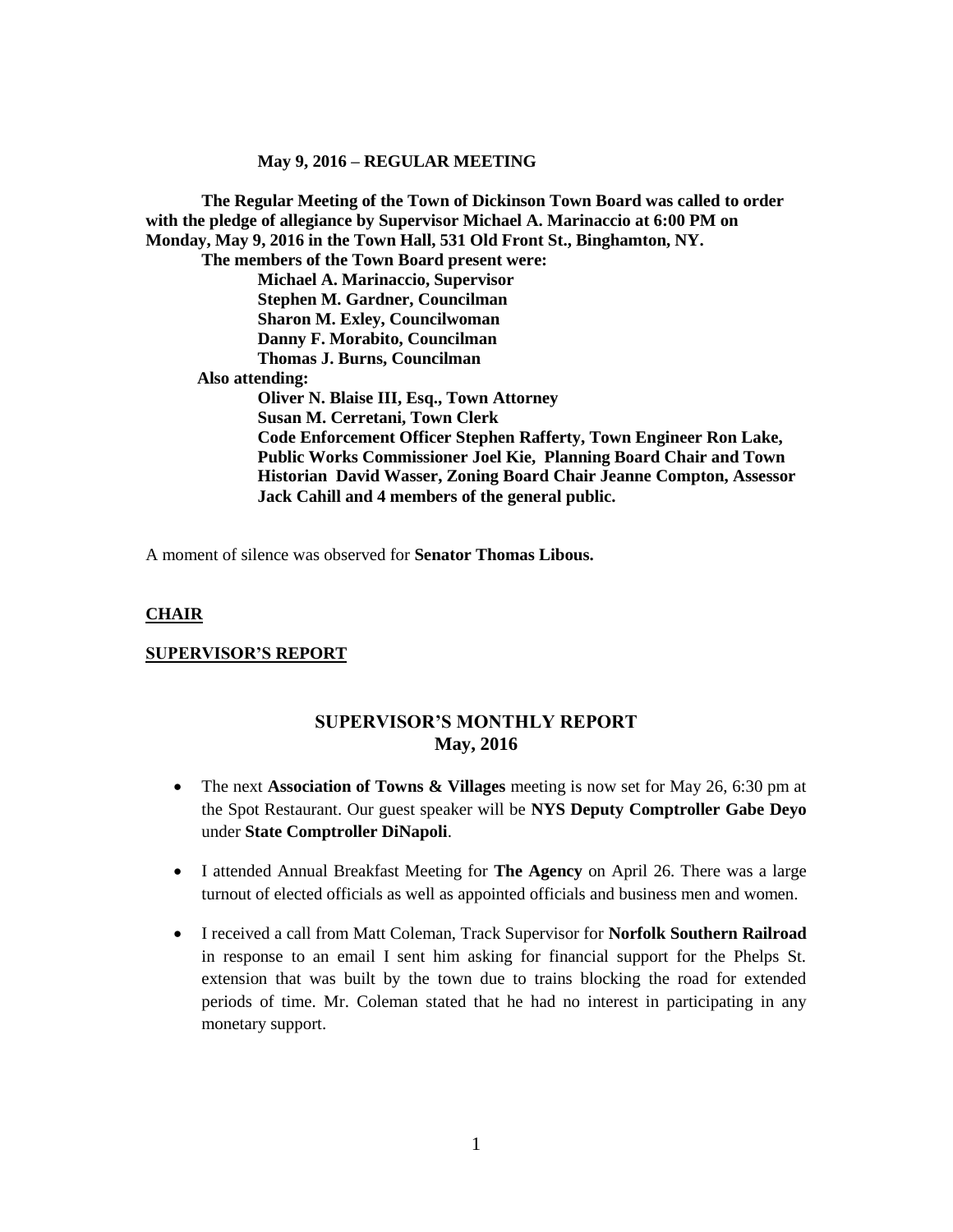## **SUPERVISOR'S REPORT CONTINUED:**

- Steve Gardner and I attended the Pipeline Emergency Response information meeting which was held on May 5 at the **Double-Tree Hotel**. We found the meeting to be very interesting and educational. The meeting was very well attended by first responders, public works officials, and others.
- I received a letter from Kerry **Delaney, Acting Commissioner for the Office for People with Developmental Disabilities (OPWDD)** informing me that they will continue to maintain a robust presence in the Binghamton Community and throughout the Southern Tier. This is in response to the closing of BDC.
- The Town of Dickinson's  $1<sup>st</sup>$  quarter distribution of sales tax revenue was reported to be \$189,875.81. With our growth cap of 2% imposed by the county, we received an additional \$3,035.46
- I spoke to **NYSDOT Regional Director Jack Williams** and he stated that the **Prospect Mountain Highway Project** contract for Phase 2 has been awarded and will start in a week or so.
- I received a report from the Sheriff's Office that fees due to our town for Non-Broome County residents housed at the **Broome County Jail** for the  $1<sup>st</sup>$  quarters of 2016 are \$6,642.16.
- There will be a **Tobacco Free Broome** presentation highlighting results of the 2015 Community Tobacco Survey on Tuesday, May 17, 10:30 am to 12:30 pm at the Elks Lodge, 2701 Vestal Parkway. I sent in my RSVP
- I attended the **NY Association. Of Towns Executive Board** meeting this morning. I was re-appointed to the board as well as many of the other members. This is done each and every year.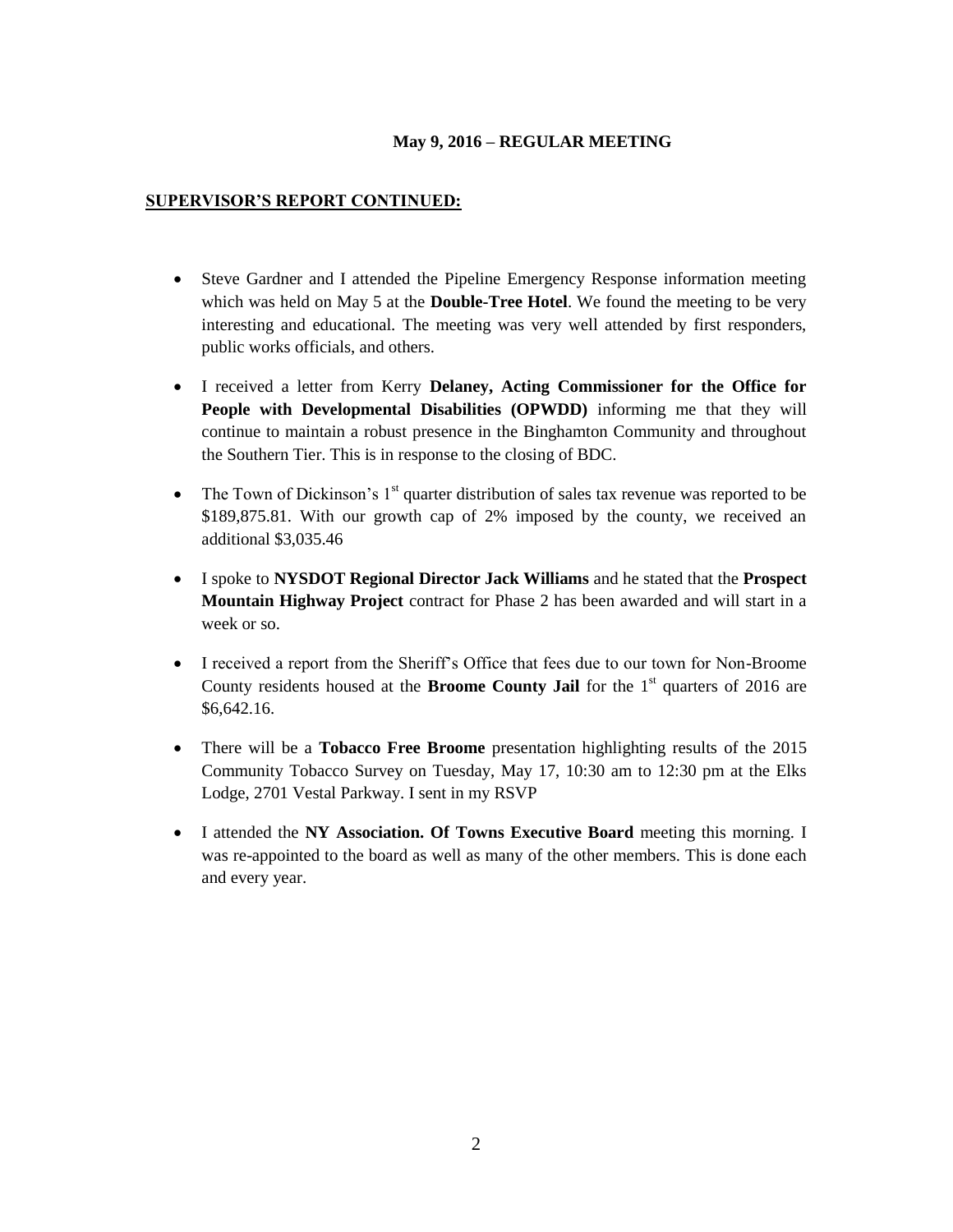### **SUPERVISOR'S REPORT CONTINUED:**

### **Code Violations:**

- 1. 22 Broome St., Appearance Ticket issued, violation of not acquiring a building permit.
- 2. 231 Bevier St., Appearance Ticket issued, violation of not acquiring a building permit. A violation Notice was presented prior to the Appearance Ticket.
- 3. Stop Work Order issued to 9 Taft Ave., no building permit.
- 4. 226 L. Stella Ireland Rd., various debris in front yard.
- 5. 232 Bevier St., working on exterior of property without a building permit
- 6. 49 Adams St., violation of property Maintenance Code, grading and drainage.
- 7. 49 Adams St., open hole in back yard, large amounts of debris and construction material in back yard.
- 8. Stop Work Order issued to 84 Old State Rd., no building permit acquired.

### **Dog Control Report**

I have received the April, 2016 Dog Control report for both the Village and the Town. In the Village, 2 reports of dog running loose in the village. In the town, stray dog found, dog running in traffic, and several wild animal reports

### **NYSEG Warning Letter:**

No letters issued

**Note: District Attorney Steve Cornwell has agreed to be the guest speaker for the June 23 Association of Towns meeting. This should be a well attended meeting with a great deal of focus and information sharing on the Traffic Diversion Program and the status of the heroin epidemic and actions being presented to counter this major problem in our communities**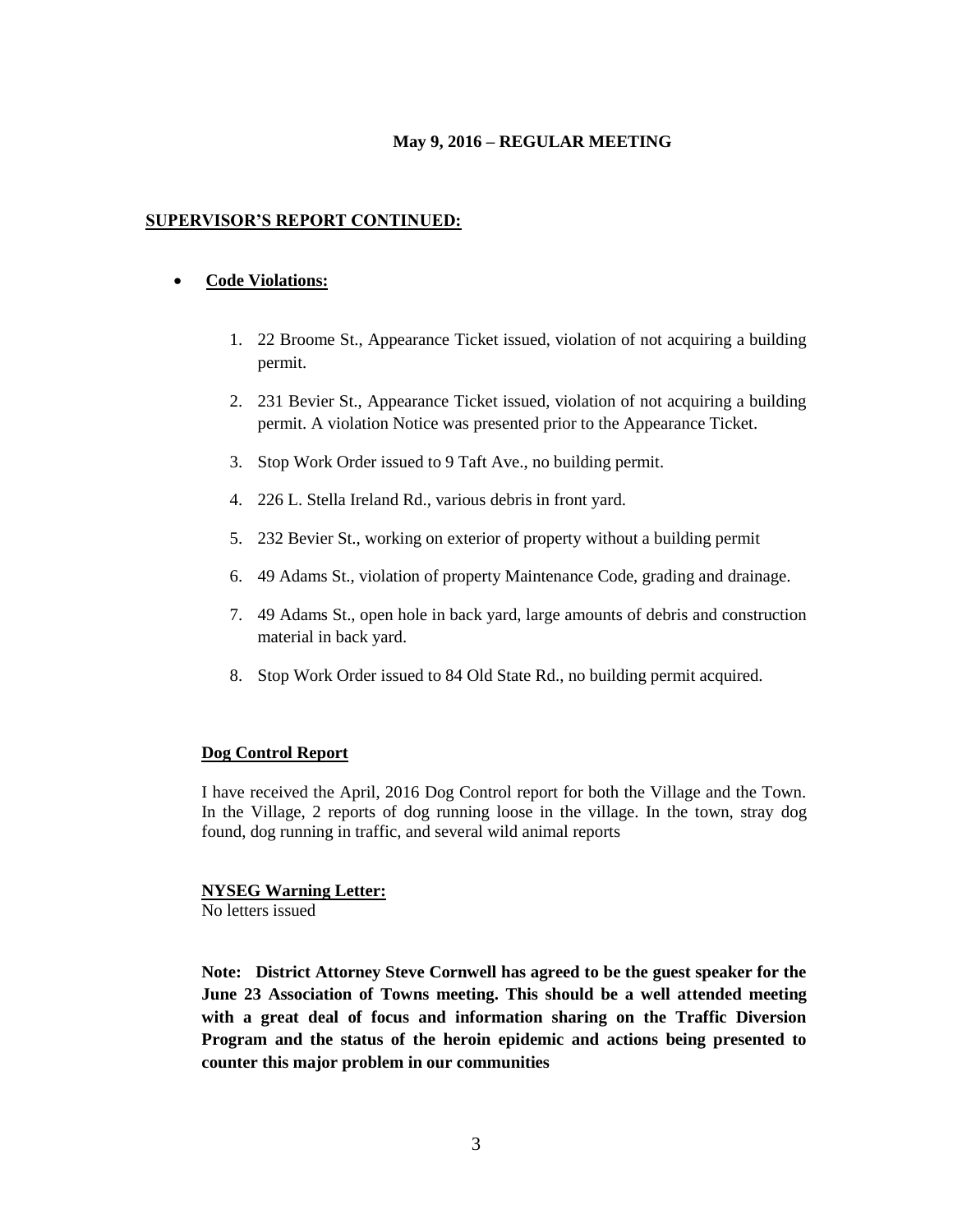#### **PUBLIC COMMENTS**

Supervisor Marinaccio opened the meeting to public comments.

Jeanne Compton remarked that the new **Farmer's Market** is limited in space and will not be large enough to accommodate all the vendors that now set up at Otsiningo Park.

#### **COMMITTEE REPORTS**

#### **PUBLIC WORKS**

- o Councilman Gardner reported that Public Works has been busy paving Stearns Road, Sears Road and Forest Hills Blvd. Paving is going on at the Farmer's Market and the **Microtel** parking lots.
- o Supervisor Marinaccio and Councilman Gardner attended the Pipeline emergency response session. Councilman Gardner passed on numbers and procedures to Public Works Commissioner Kie in the event of a pipeline emergency. Dial 811 before you dig.
- o The pumps for the **SUNY Broome** pump site will be in at the end of the month. Installation will take a week. The pumps should be in place by mid June.

### **FINANCE**

### o **SUPERVISOR MONTHLY REPORT**

Councilman Morabito made a motion to accept the **January/February/March** monthly reports seconded by Councilwoman Exley. All in favor.

## o **TOWN CLERK MONTHLY FINANCIAL REPORT**

Councilman Morabito made a motion to accept the **April Monthly Financial Report** for the **Town Clerk in the amount of \$1,570.51.** On a motion by Councilman Morabito seconded by Councilman Burns. All in favor.

| <b>Town Clerk's Report</b>              |            |
|-----------------------------------------|------------|
| April 2016 in the amount of \$1,640.51: |            |
| <b>NYSDOH</b>                           | \$0.00     |
| NYS Ag & Markets spay/Neuter program    | \$70.00    |
| <b>Supervisor Town of Dickinson</b>     | \$1,570.51 |

### o **TOWN COURT MONTHLY FINANCIAL REPORT**

Councilman Morabito made a motion to accept the Financial Report for the **Town of Dickinson Court** for the month of **March** in the amount of **\$63,777.50**. On motion of Councilman Morabito and seconded by Councilwoman Exley. All in favor.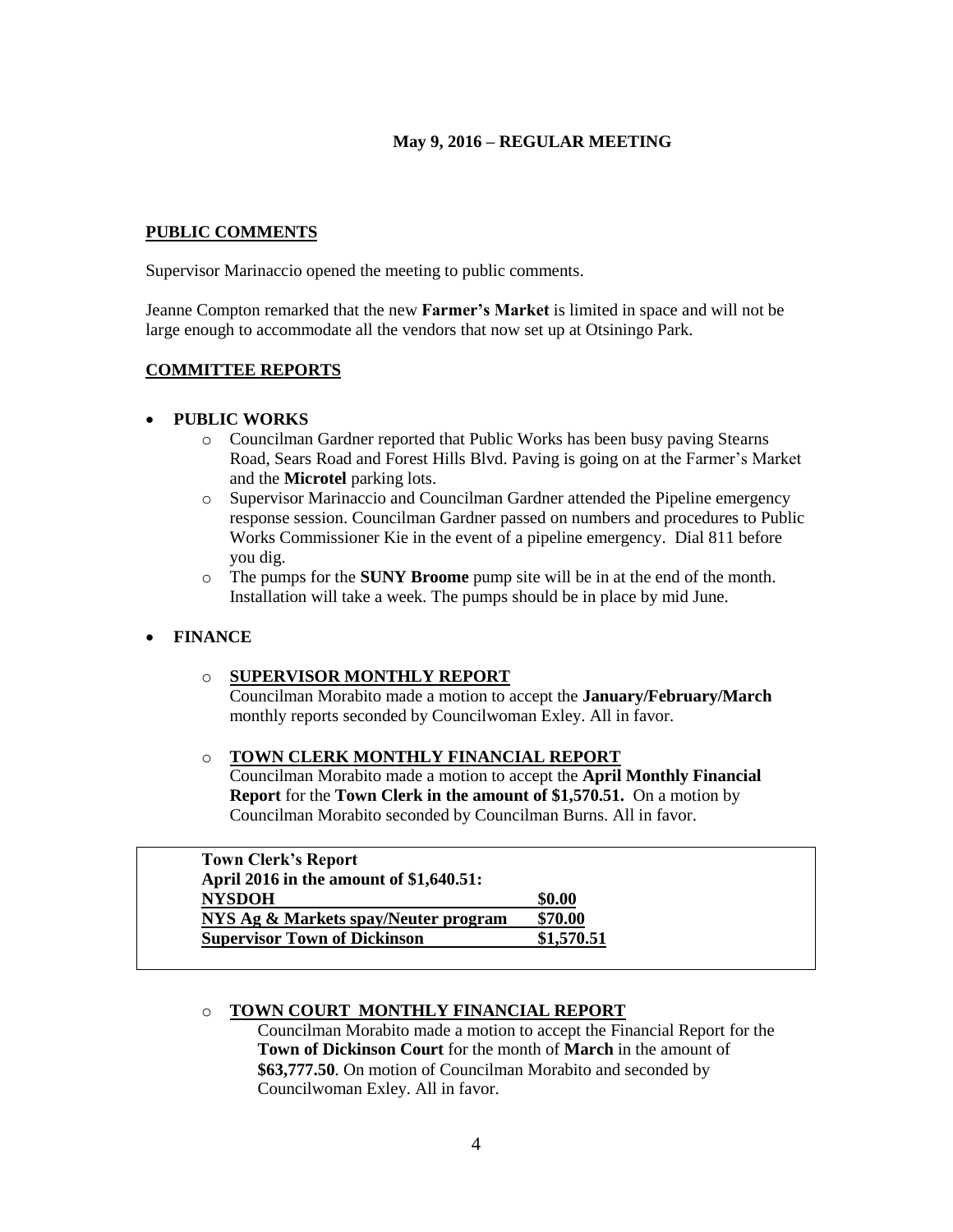### **PERSONNEL**

o Nothing to report at this time.

## **PLANNING**

o Planning Chair Dave Wasser reported that he anticipates the **Comprehensive Plan** should be ready for review by early fall. The Planning Board will reach out to the County for assistance in placing the Plan on the Town and County websites. Councilman Morabito made the recommendation to digitize the **Comprehensive Plan** in order to make it easier to update in the future.

### **APPROVAL OF MINUTES**

On a motion by Councilwoman Exley seconded by Councilman Morabito to approve the **Work Session April 4, 2016 and Regular Meeting Minutes of April 11, 2016**. All in favor. Vote-5 Ayes, Nays-0, Absent-0.

## **ABSTRACTS FOR APPROVAL**

On Motion from Councilman Morabito, seconded by Councilman Burns to approve **abstract # 5**, dated **May 9, 2016** in the amount of **\$340,767.65.** Vote Ayes- 5, Nays-0, Absent-0.

> Supervisor Marinaccio voting Aye Councilman Gardner voting Aye Councilwoman Exley voting Aye Councilman Morabito voting Aye Councilman Burns Aye

Unanimously passed and noted as duly adopted.

### **Abstract Summary of Audited Vouchers for Funds respectively in the amount(s) of \$340,767.65.**

**Voucher #5 for May 2016 year in the amount of \$340,767.65:** 

| <b>General Fund</b>          | \$67,269.90  |  |
|------------------------------|--------------|--|
| <b>Part Town</b>             | \$0.00       |  |
| <b>Highway</b>               | \$118,915.94 |  |
| <b>Fire districts</b>        | \$0.00       |  |
| <b>Light Districts</b>       | \$4,861.45   |  |
| <b>Refuse &amp; Garbage</b>  | \$20,628.30  |  |
| <b>Sewer Operating Dist.</b> | \$3,815.05   |  |
| <b>Water Operating Dist.</b> | \$125,277.01 |  |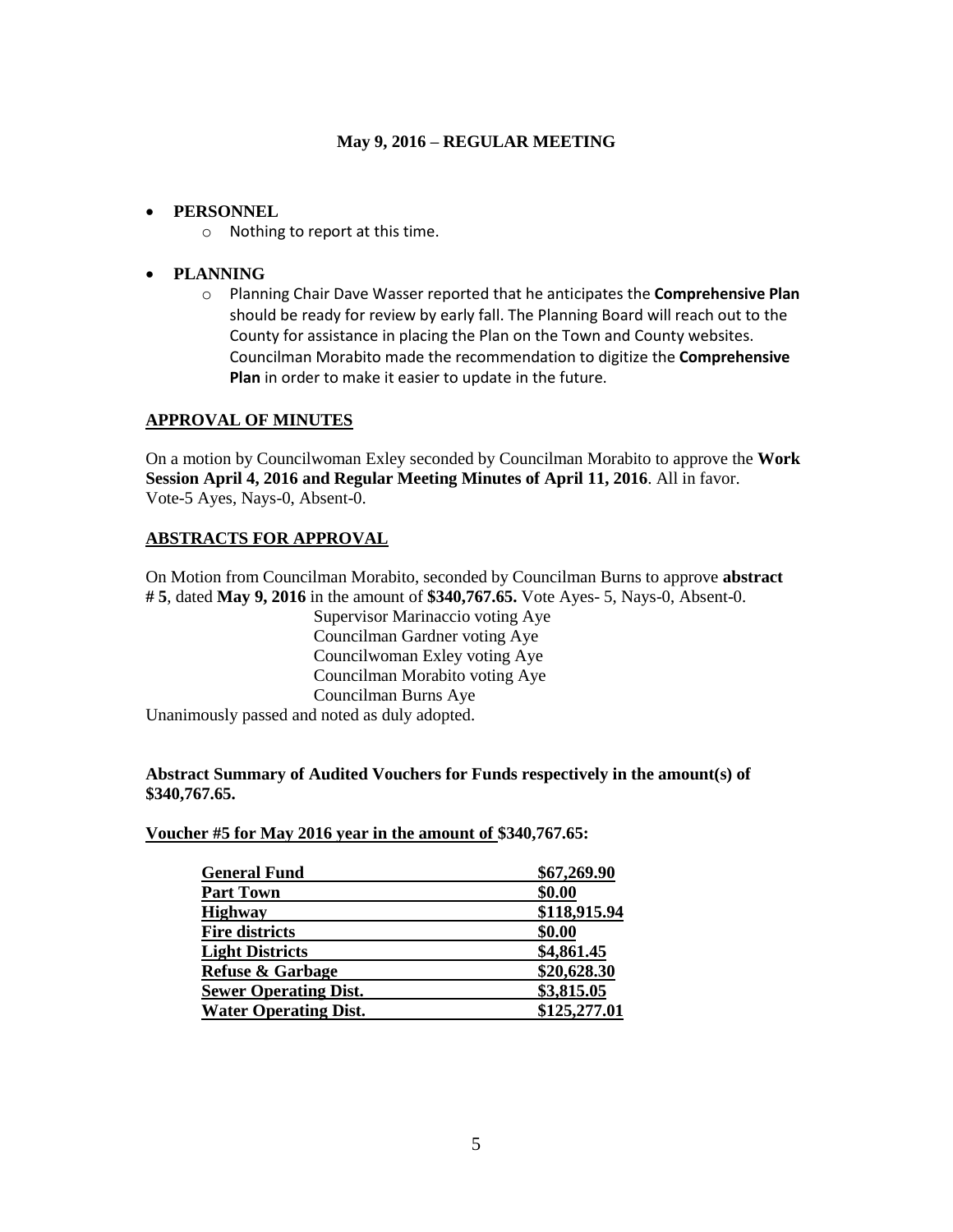#### **CHAIR**

#### **ATTORNEY**

#### **RESOLUTION 2016-20**

The following Resolution was offered by Councilman Gardner, who moved its adoption, seconded by Councilman Morabito to wit:

BE IT RESOLVED, by the Town Board of the Town of Dickinson, Broome County, New York as follows:

#### **RESOLUTION: SCHEDULING A PUBLIC HEARING FOR 5:30 P.M. ON JUNE 6, 2016 REGARDING ANIMAL MANAGEMENT LOCAL LAW.**

Attorney Blaise provided a revised copy of the **Animal Management Local Law**. Mr. Blaise recommended one other minor change under definition of animal harboring; changing the word "residence" to "dwelling unit." After a discussion, it was agreed to make another clarification revision to state "2 dogs, which must be licensed."

The question of adoption of the foregoing Resolution was duly put to a vote on roll call which resulted as follows: All in favor. Vote Ayes –5, Nays – 0, Absent-0.

> Supervisor Marinaccio voting Aye Councilman Gardner voting Aye Councilwoman Exley voting Aye Councilman Morabito voting Aye Councilman Burns Aye

All in favor.

## **PROSPECT STREET/OLD PROSPECT STREET NO PARKING SIGNS FOR OVERSIZE VEHICLES**

Attorney Blaise addressed the concern about the parking of large trucks across the street from the **Prospect Terrace Fire Station**. Mr. Blaise stated that truck exclusions for Prospect Street are already in the code.

Chapter 528 section 40B reads:

**No truck having an unladen weight greater than five tons shall park on the following streets:**

**Prospect Street On both sides between the City of Binghamton and the dead end of Old Prospect Street**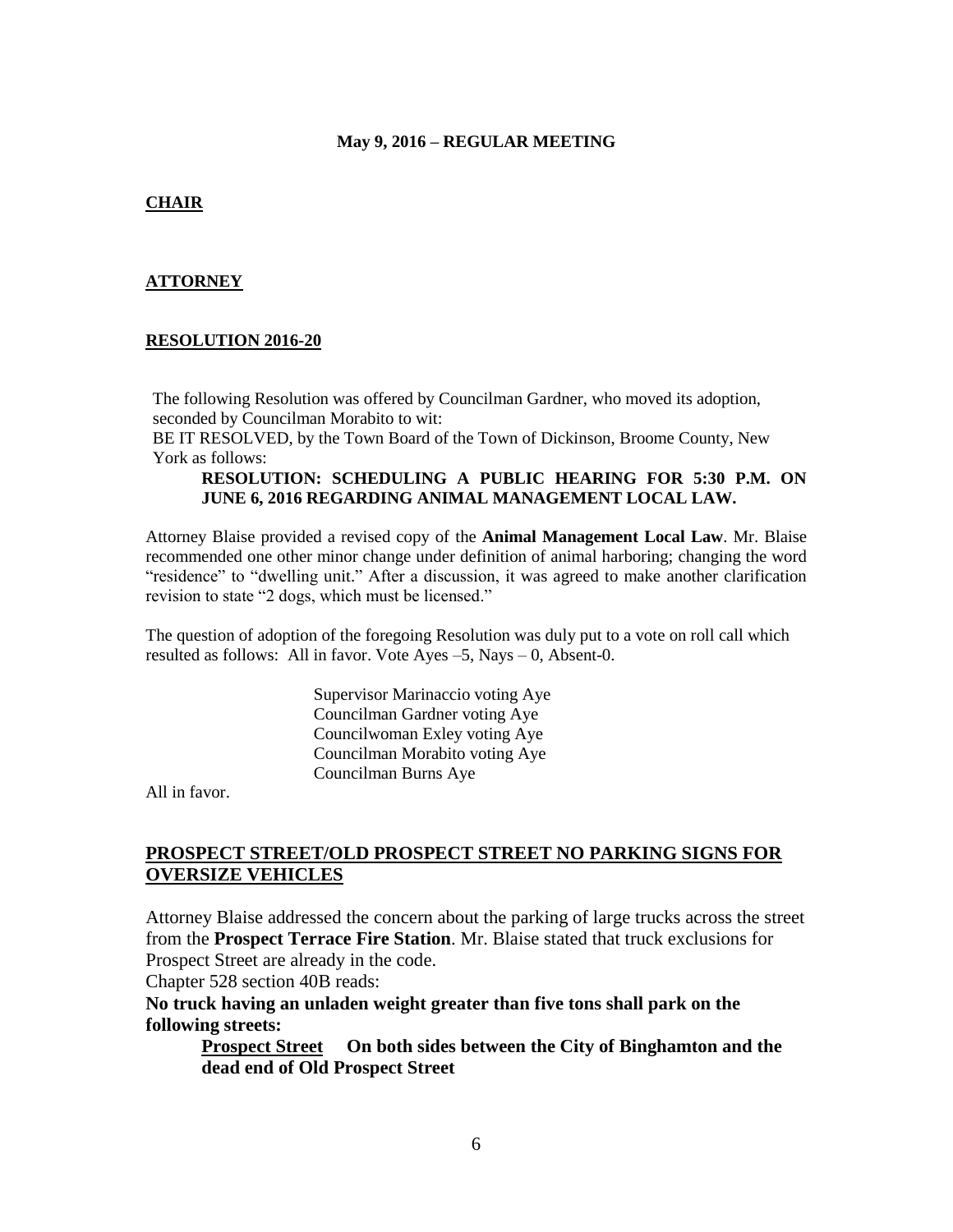#### **RESOLUTION 2016-21**

The following Resolution was offered by Councilwoman Exley, who moved its adoption, seconded by Councilman Morabito to wit:

BE IT RESOLVED, by the Town Board of the Town of Dickinson, Broome County, New York as follows:

#### **RESOLUTION: ACCEPTING CONTRACT WITH CMA PENDING ACCEPTANCE OF ATTORNEY BLAISE'S CHANGES/ADDITIONS**

Attorney Blaise made several changes to the contract with **CMA**. It was noted that there is an opt out provision in the contract.

The question of adoption of the foregoing Resolution was duly put to a vote on roll call which resulted as follows: All in favor. Vote  $Ayes - 5$ , Nays  $- 0$ , Absent-0.

> Supervisor Marinaccio voting Aye Councilman Gardner voting Aye Councilwoman Exley voting Aye Councilman Morabito voting Aye Councilman Burns Aye

All in favor.

#### **RESOLUTION 2016-22**

The following Resolution was offered by Councilman Morabito, who moved its adoption, seconded by Councilman Gardner to wit:

BE IT RESOLVED, by the Town Board of the Town of Dickinson, Broome County, New York as follows:

### **RESOLUTION: REJECTING ZONING CHANGE APPLICATION FOR 220 AIRPORT ROAD.**

The question of adoption of the foregoing Resolution was duly put to a vote on roll call which resulted as follows: All in favor. Vote Ayes –5, Nays – 0, Absent-0.

> Supervisor Marinaccio voting Aye Councilman Gardner voting Aye Councilwoman Exley voting Aye Councilman Morabito voting Aye Councilman Burns Aye

All in favor.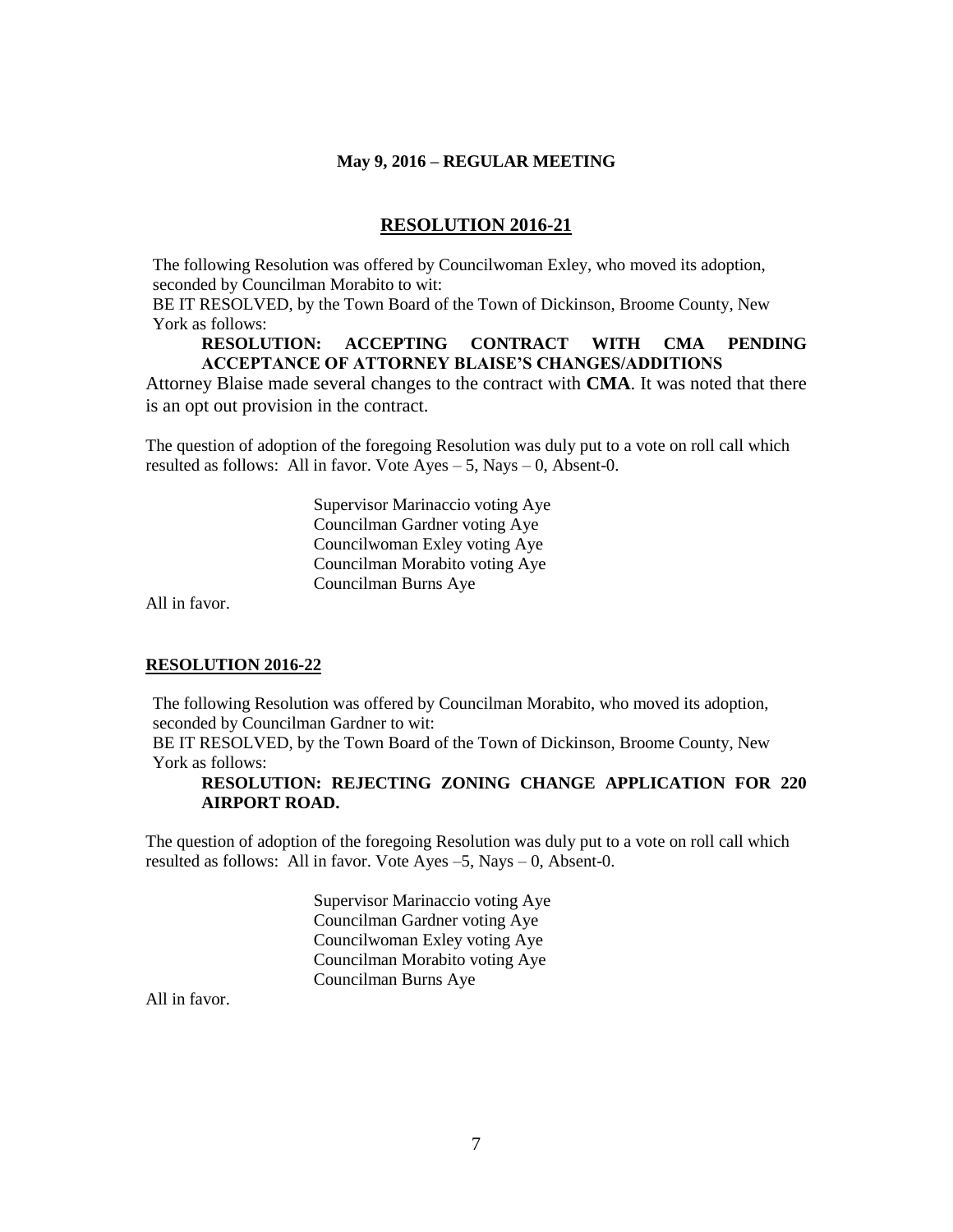#### **RESOLUTION 2016-23**

The following Resolution was offered by Councilman Gardner, who moved its adoption, seconded by Councilwoman Exley to wit:

BE IT RESOLVED, by the Town Board of the Town of Dickinson, Broome County, New York as follows:

#### **RESOLUTION: ADOPTING PLAN FOR DISSOLUTION OF THE GARBAGE DISTRICT.**

Attorney Blaise stated that according to Administrative Assistant Wike calculations, at the end of the year we will owe one month's payment for December, which amounts to approximately \$7,400. Ms. Wike checked with auditor Mike Giovinazzo who said it is fine to put that final liability on the tax levy for the District.

The question of adoption of the foregoing Resolution was duly put to a vote on roll call which resulted as follows: All in favor. Vote Ayes 5, Nays – 0, Absent-0.

> Supervisor Marinaccio voting Aye Councilman Gardner voting Aye Councilwoman Exley voting Aye Councilman Morabito voting Aye Councilman Burns Aye

All in favor.

### **SOLAR FARM MORATORIUM AND OPTING OUT OF TAX EXEMPTION FOR SOLAR AND WIND DEVELOPMENT**

Attorney Blaise supplied a handout of the Town of Kirkwood's moratorium on the placement of Solar and/or wind energy equipment for the Board members to look over and review and consider for the Town of Dickinson. It was pointed out that the Town of Kirkwood is increasing the moratorium from 6 months to one year. Supervisor Marinaccio added that the Town of Binghamton is planning on a 6 month moratorium.

Councilman Gardner, Planning Board members Jerry Ford and Lubomyr Zobniw attended a Solar Energy informational meeting. Councilman Gardner stated that the presentation is available on the County's website. Supervisor Marinaccio has a video from the presentation at Cooperative Extension that he will forward to the board members.

Mr. Marinaccio has asked former County Legislator Steve Herz to make a presentation at the September AOTV meeting.

Attorney Blaise suggested that the Board act on the tax exemption opt out – sooner rather than later.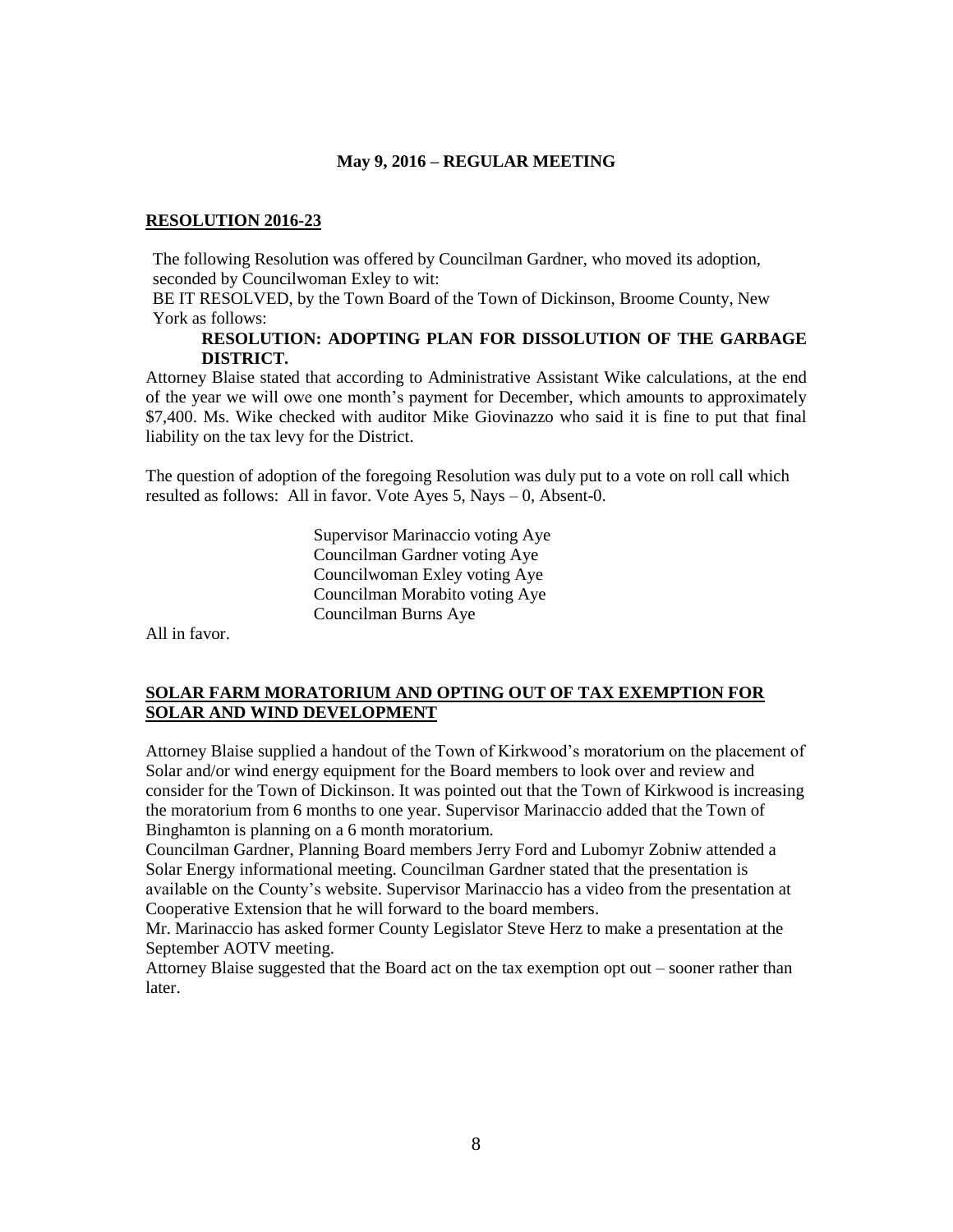Several discussion points were raised:

- What happens to the equipment in 20 years does it become outdated? What are the repair/maintenance costs?
- Lease program
- Payback 20 years
- Efficiency rating
- The State encourages development but the standards and regulations are falling to municipalities
- **NYSEG** and storage capacity

Attorney Blaise will be involved in a two week trial from June  $6 -$  June  $15<sup>th</sup>$ . Attorney Cheryl Sacco from Coughlin & Gerhart will fill in for Mr. Blaise during that time period.

# **PUBLIC WORKS – WATER & HIGHWAY DEPARTMENT**

- Public Works Commissioner Kie stated that the grinder pumps will be shipped at the end of the month.
- Mr. Kie reported that the Highway crew has been very busy with paving projects.
- Public Works Commissioner Kie reported that the Grand Opening for the **Microtel** is scheduled for June. Attorney Blaise remarked that the Town still needs easements before the **Microtel** can open.
- Public Commissioner Kie reported that he and Danny Miller have been meeting with the engineers of **Delta Engineering** and the contractor for the **IDA (The Agency)** construction project. He stated that they are negotiating to work out issues regarding the placement of building versus the water main. He stated that the contractor is reluctant to move the water main because of the cost involved. Mr. Kie stated that the line needs to be moved to make it serviceable by DPW, as it is only 9 feet away from the building.

# **PLANNING & ZONING BOARD**

Planning Board Chair David Wasser reported the next meeting will be Monday, May 23<sup>rd</sup> and a Town Anniversary Meeting is scheduled for Tuesday, May 24<sup>th</sup>. Supervisor Marinaccio stated that Town Clerk Susan Cerretani has been working on a 'Save the Date' Town  $125<sup>th</sup>$ Anniversary celebration invitation that will be emailed and/or mailed out to elected officials. Supervisor will share more details with the Board at a later date.

### **CODE ENFORCEMENT**

Code Enforcement Officer Rafferty reported that we have collected doubled fees from 3 residents who did not obtain building permits.